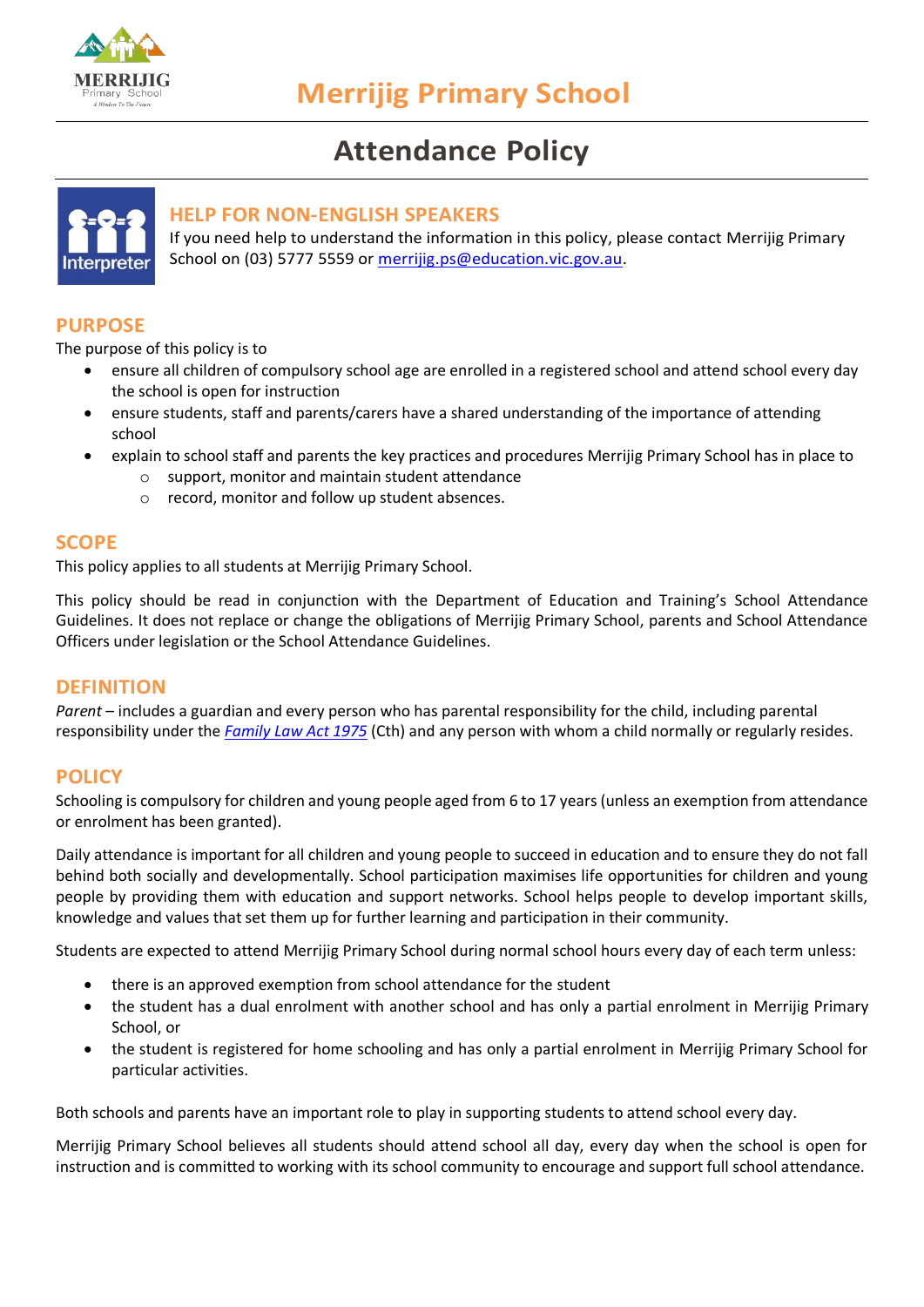Our school will identify individual students or cohorts who are vulnerable and whose attendance is at risk and/or declining and will work with these students and their parents to improve their attendance through a range of interventions and supports.

Students are committed to attending school every day, arriving on time and are prepared to learn. Our students are encouraged approach a teacher and seek assistance if there are any issues that are affecting their attendance.

Merrijig Primary School parents are committed to ensuring their child/children attend school on time every day when instruction is offered, to communicating openly with the school and providing valid explanations for any absence.

Parents will communicate with the relevant staff at Merrijig Primary School about any issues affecting their child's attendance and work in partnership with the school to address any concerns.

Parents will provide a reasonable explanation for their child's absence from school and endeavour to schedule family holidays, appointments and other activities outside of school hours.

#### **Supporting and promoting attendance**

Merrijig Primary School's Student Wellbeing and Engagement Policy supports student attendance.

Our school also promotes student attendance by providing a breakfast club.

#### **Recording attendance**

Merrijig Primary School must record student attendance twice per day. This is necessary to:

- meet legislative requirements
- discharge Merrijig Primary School's duty of care for all students

Attendance will be recorded daily by the classroom teacher on paper rolls which are then uploaded to third party software.

If students are in attendance at a school approved activity, the teacher in charge of the activity will record them as being present.

#### **Recording absences**

For absences where there is no exemption in place, a parent must provide an explanation on each occasion to the school.

Parents should notify Merrijig Primary School of absences by:

• contacting reception if it is an unplanned absence, informing the classroom teacher if it is a planned absence

If a student is absent on a particular day and the school has not been previously notified by a parent, or the absence is otherwise unexplained, Merrijig Primary School will notify parents by either SMS/push notification message email/telephone/other method of notification. Merrijig Primary School will attempt to contact parents as soon as practicable on the same day of the unexplained absence, allowing time for the parent to respond.

If contact cannot be made with the parent (due to incorrect contact details), the school will attempt to make contact with any emergency contact/s nominated on the student's file held by the school, where possible, on the day of the unexplained absence.

Merrijig Primary School will keep a record of the reason given for each absence. The Principal will determine if the explanation provided is a **reasonable excuse** for the purposes of the parent meeting their responsibilities under the *[Education Training](https://www.legislation.vic.gov.au/in-force/acts/education-and-training-reform-act-2006/) Reform Act 2006* (Vic) and the [School Attendance Guidelines.](https://www2.education.vic.gov.au/pal/attendance/guidance)

If Merrijig Primary School considers that the parent has provided a **reasonable excuse** for their child's absence the absence will be marked as '**excused absence**'.

If the school determines that no reasonable excuse has been provided, the absence will be marked as '**unexcused absence**'.

The Principal has the discretion to accept a reason given by a parent for a student's absence. The Principal will generally excuse:

- medical and dental appointments, where out of hours appointments are not possible or appropriate
- bereavement or attendance at the funeral of a relative or friend of the student, including a student required to attend Sorry Business